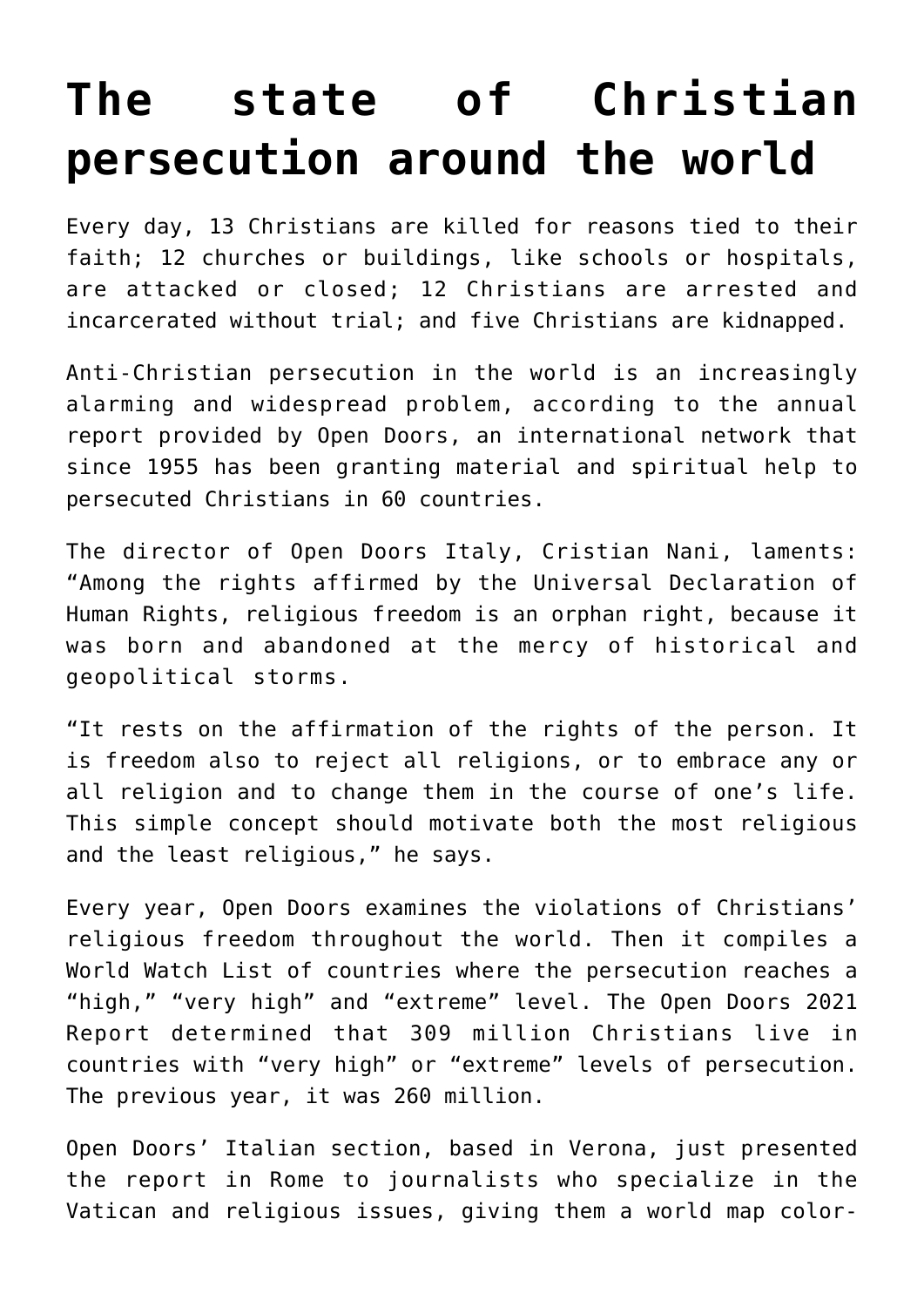coding the countries with "extreme" persecution as red, and those with the "very high" persecution as orange; the result is a vast red and orange wave seen from Morocco to Southeast Asia, including a big part of Africa and Asia, as well as Colombia and Mexico.

North Korea since 2002 has maintained first place for worst persecution, and is followed by the Islamic countries of Afghanistan, Somalia, Libya and Pakistan. Moreover, Islamic violence is growing especially in sub-Saharan Africa. According to the United Nations High Commissioner for Refugees, the area around Mali, Burkina Faso and Niger is becoming the epicenter of the world's most serious displacement crisis. There are extremist groups committed to waging jihad ("holy war") against "infidels" (Christians above all) because it is "their fault that God is punishing humanity with the coronavirus. In addition, many Christians reported that the pandemic lockdown made them easy targets for Islamic extremists, often with the authorities' complicity.

Cristian Nani said that "in 40 countries of the top 50 of the 2021 list, the so-called Islamic oppression is a source of Christian persecution. However, every possibility of dialogue, such as that undertaken by Pope Francis, can be a vehicle for a good, both for Christian minorities in Islamic countries and for Islamic majorities, because Christ's message of 'love of neighbor' elevates any society."

"If there is one thing that a global pandemic should have taught us," Nani told Our Sunday Visitor, "it is that we must pursue the good, there is no alternative. We must invest in the good of our neighbor."

The report examines the period from Oct. 1, 2019–Sept. 30, 2020, marked by the global health emergency. In many cases, the pandemic has aggravated the abuses and oppression of which Christians are ordinarily victims.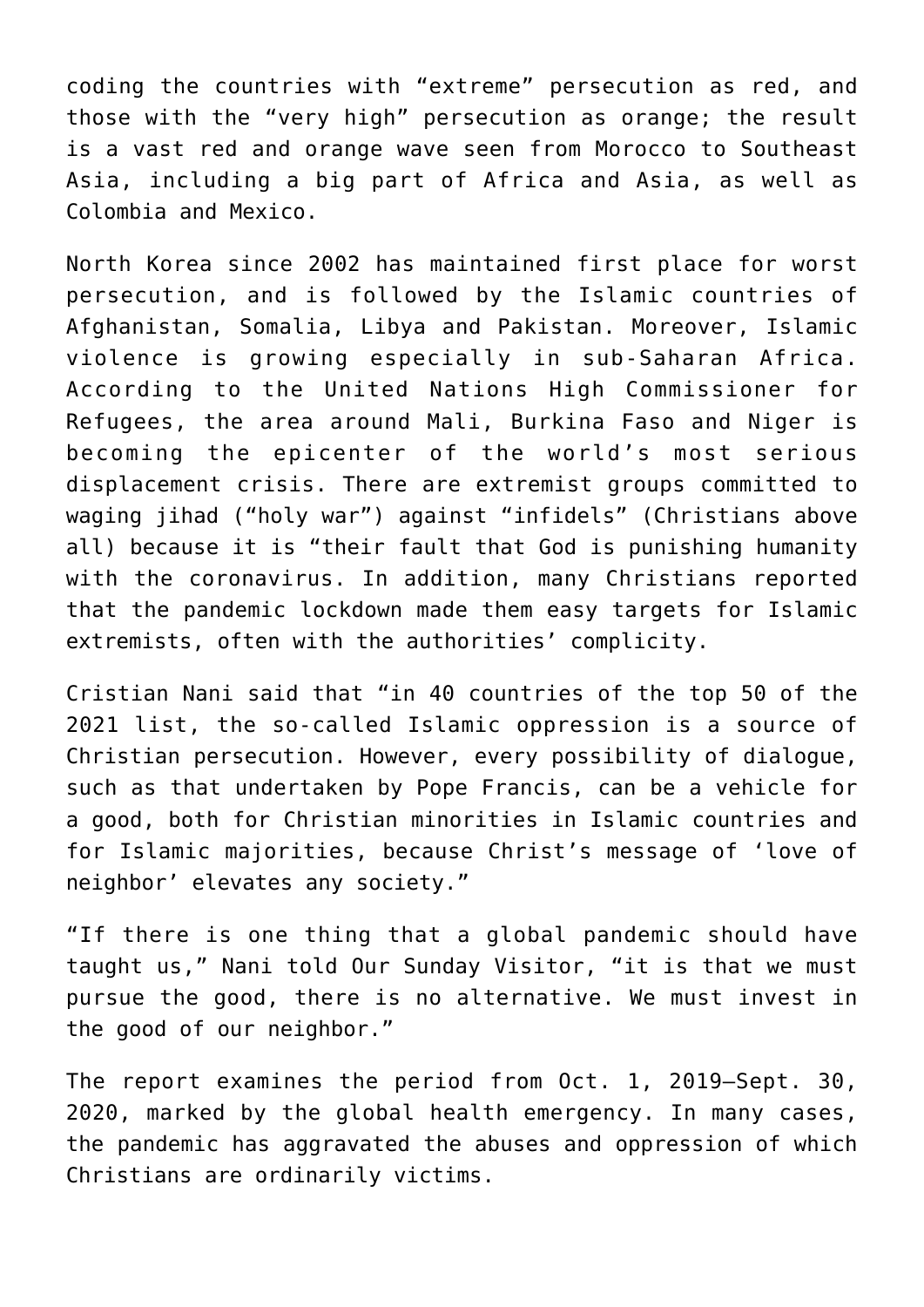Open Doors' partners in India have provided aid to more than 100,000 Christians, since many of them — around 80% — reported being turned away from aid distribution centers. Therefore, many have been forced to walk miles and keep their Christian identity hidden in order to get help. Similar appalling episodes, according to Open Doors, also happened in Myanmar, Nepal, Vietnam, Bangladesh, Pakistan, Malaysia, Yemen, Sudan, Central Asia and North Africa.

In many cases, newly converted Christians who abandoned their country's majority religion are aware they risk losing the support of parents, families, tribes and communities. Those who have lost their source of income due to COVID cannot rely on anyone else to survive. The pandemic has forced many of them to shut themselves up at home with their oppressors family members who do not accept conversions to Christianity. This has produced an exponential increase in domestic violence, because for many Christians, work, school and other commitments away from home are a necessary relief from domestic assaults and physical and psychological abuse. Another even more shocking field of abuse, reports Open Doors, are forced marriages and conversions of young women.

Only the number of closures, attacks and destruction of churches and related buildings, such as schools or hospitals, is largely in decline: 4,488 closures in the 2021 report, compared to 9,488 in 2020. But of these, 3,088 occur in China, according to data, which is likely underestimated.

Also noteworthy is that in one year, China rose from 23rd to 17th on the World Watch List. Since 2018, participation in any religious activity is prohibited for minors under the age of 18. The Chinese authorities are endeavoring to propagate a Christian doctrine reinterpreted from the perspective of socialist values. In a schoolbook of ethics, as reported by Open Doors, Jesus saves the adulterous woman from those who wanted to stone her, then he himself stones the woman saying: "I, too, am a sinner. But if the law could only be applied by